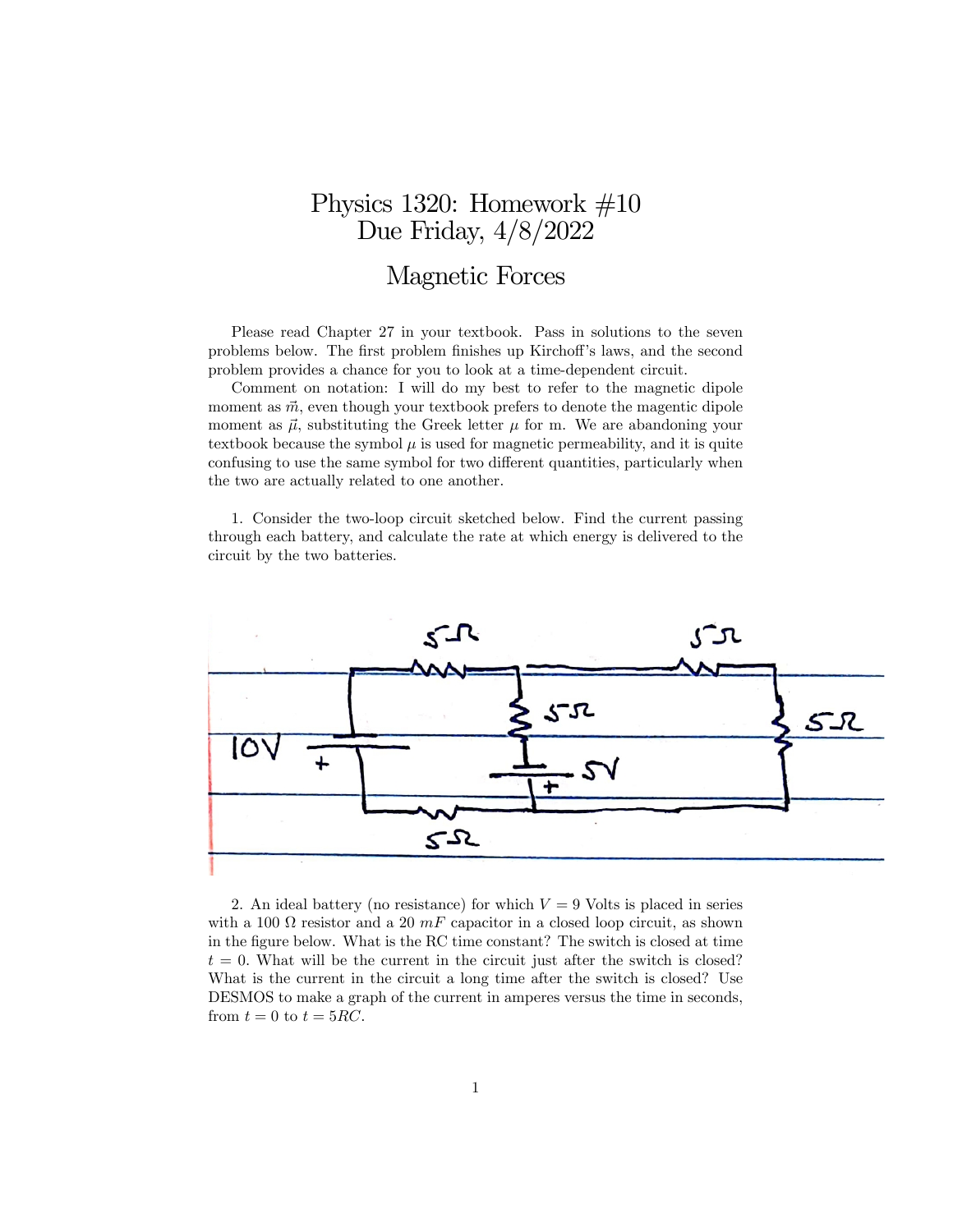

3. The N and S pole faces of a bent cylinder magnet form are separated from one another by a small gap, forming the magnetic analogue of a parallel plate capacitor. Positive magnetic charge is uniformly distributed on the north pole face and negative magnetic charge is uniformly distributed on the south pole face. If the magnetic field  $B$  in the gap is 0.2 Tesla, what is the magnetic surface charge density on each of the two pole faces? If the radius of the pole faces is 4.0 cm, what is the force of attraction between them?

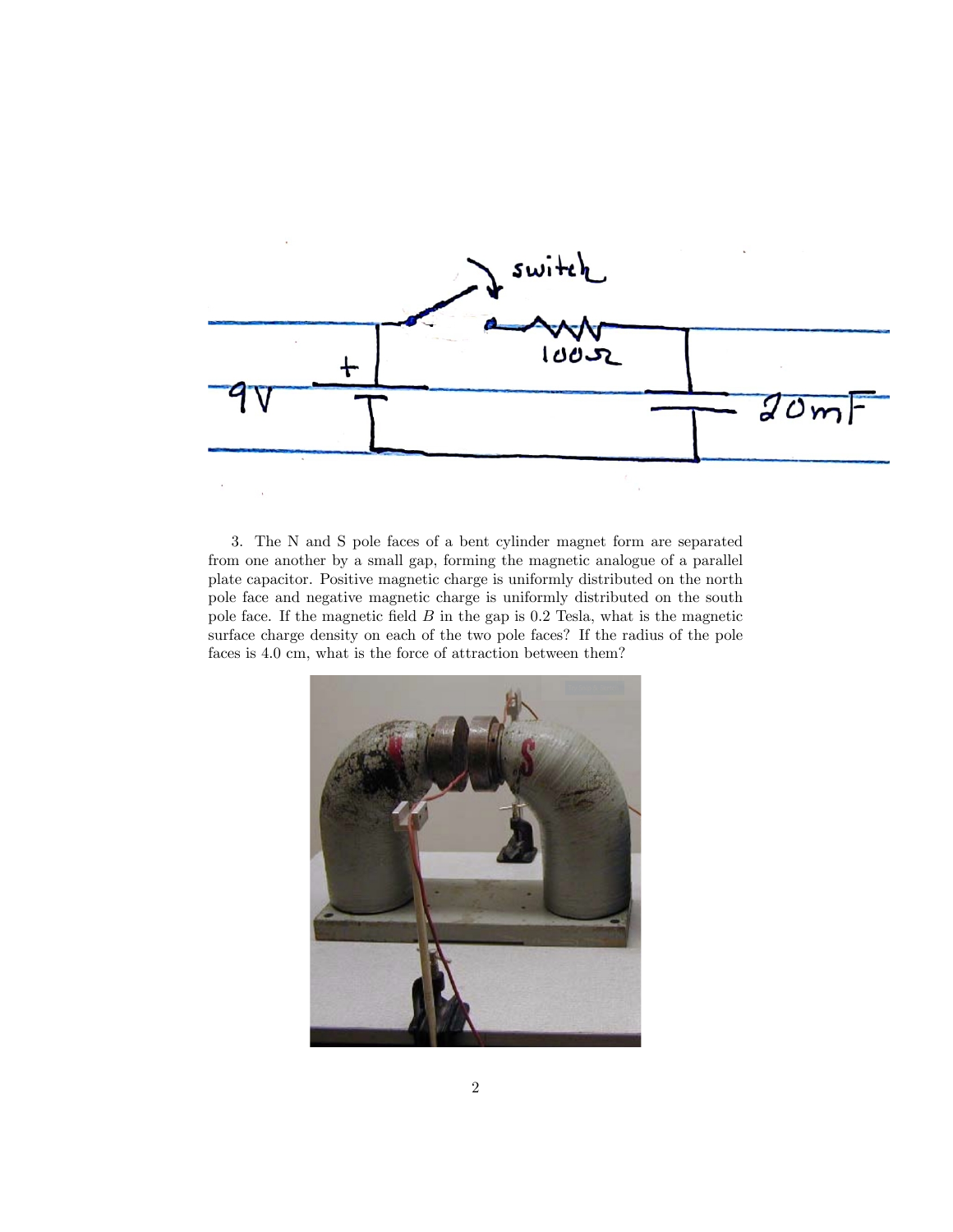4. A thin bar magnet is suspended by a string attached to its midpoint. The magnetic charge at the pole face marked N is  $5 \times 10^3$  Cm/s, and the magnetic charge on the pole face marked S is  $-5\times10^3$  Cm/s. The ends are separated by a distance of 20 cm. What is the magnetic dipole moment  $m$  of the bar magnet? If the Earth's magnetic field at this location has a strength of 0.5 Gauss in a north/south direction, what is the torque exerted on the bar magnet if  $\vec{m}$  points northeast/southwest?



5. The N pole faces of two cylindrical neodynium magnets having a radius of 0:5 cm and a length of 20 cm are brought together so that their faces are parallel and there is a small gap between them. The magnetic surface charge density on each pole face is  $2 \times 10^6$  Cm<sup>-1</sup>s<sup>-1</sup>. (a) What is the force between the magnets in the limit in which the gap goes to zero? Assume that the magnets are much longer than shown in the figure below, so that you only need to concern yourself with the repulsion between N and N. (b) What is the force between the magnets when they are separated by  $0.5$  m? At this separation you can approximate the four pole faces as point-charges.